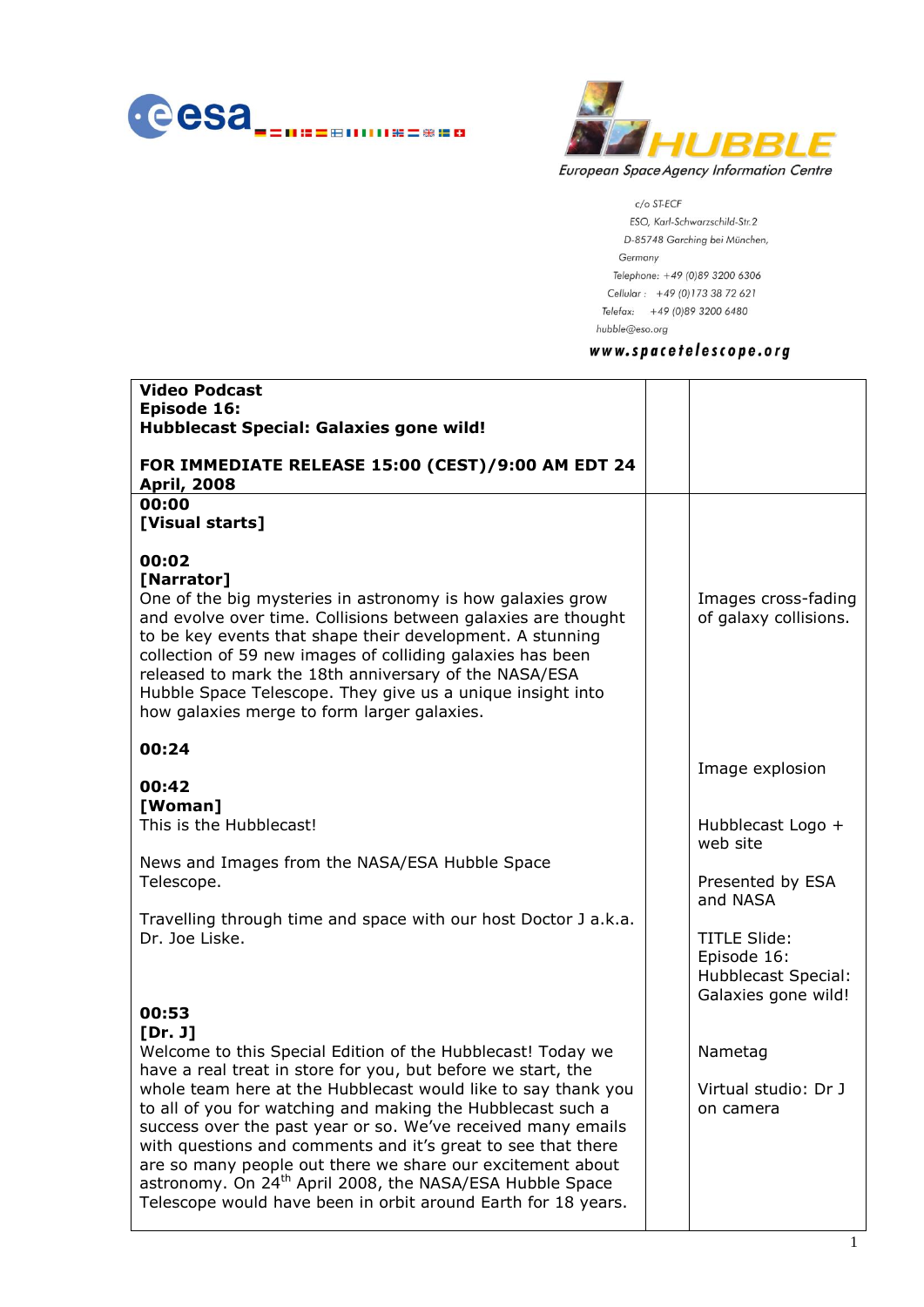Hubble is one of the most successful scientific projects ever. Orbiting the Earth at an altitude of nearly 600km, it has peered to the very edges of the known Universe and it has delivered some of the most breathtaking images of the cosmos ever taken. Among its achievements are that it has helped scientists to discover what the atmospheres of extrasolar planets are made of, that there are black holes at the centres of nearly all galaxies, and that the expansion of the Universe is now accelerating.

To celebrate the  $18<sup>th</sup>$  anniversary of Hubble's launch, we are releasing a collection of 59 brand new images of colliding galaxies. This is the largest collection of Hubble images ever released to the public simultaneously and we are proud to share them with you today.

Astronomers think that the first galaxies formed out of clumps of gas in the early Universe. These proto-galactic clumps then went on to coalesce and to merge together to form bigger and bigger galaxies as time goes on and their gravity attracts each other.

So what exactly happens when two big galaxies collide? That is precisely what Hubble is showing us in these new images where it has captured some of these "merger" events in the act.

## **02:52**

#### **[Narrator]**

These cosmic collisions beautifully portrayed in the new Hubble images are not as swift and ferocious as we might think. They are not like collisions between everyday objects. They are slow stately affairs and may take hundreds of millions of years to take place. In this series of images, snapshots of different pairs of interacting galaxies are seen representing the different stages in this process  $-$  a gradual waltz of stars and gas choreographed by gravity.

## **03:22**

### **[Dr. J]**

Despite taking hundreds of millions of years to eventually merge, the two galaxies of a pair actually approaches each other at very high velocities, up to millions of kilometres per hour. Also, because the distances between individual stars are so large, it is actually very rare for two stars to hit each other. The hundreds of million of stars in each of the galaxies all move individually, following the pull of gravity from all the other stars and the dark matter in the galaxies. This interwoven tidal forces can produce the most intricate and varied effects as galaxies pass close to each other and eventually merge.

### **04:05**

### **[Narrator]**

The new collection of Hubble images illustrates how galaxy collisions produce a remarkable variety of intricate and delicately interwoven galactic shapes.

Show Hubble and stunning pictures, nebulae, galaxies, etc.

Some of the new images

Time sequence of morphing images of different objects interacting

Images showing a few galaxies merging and interweaving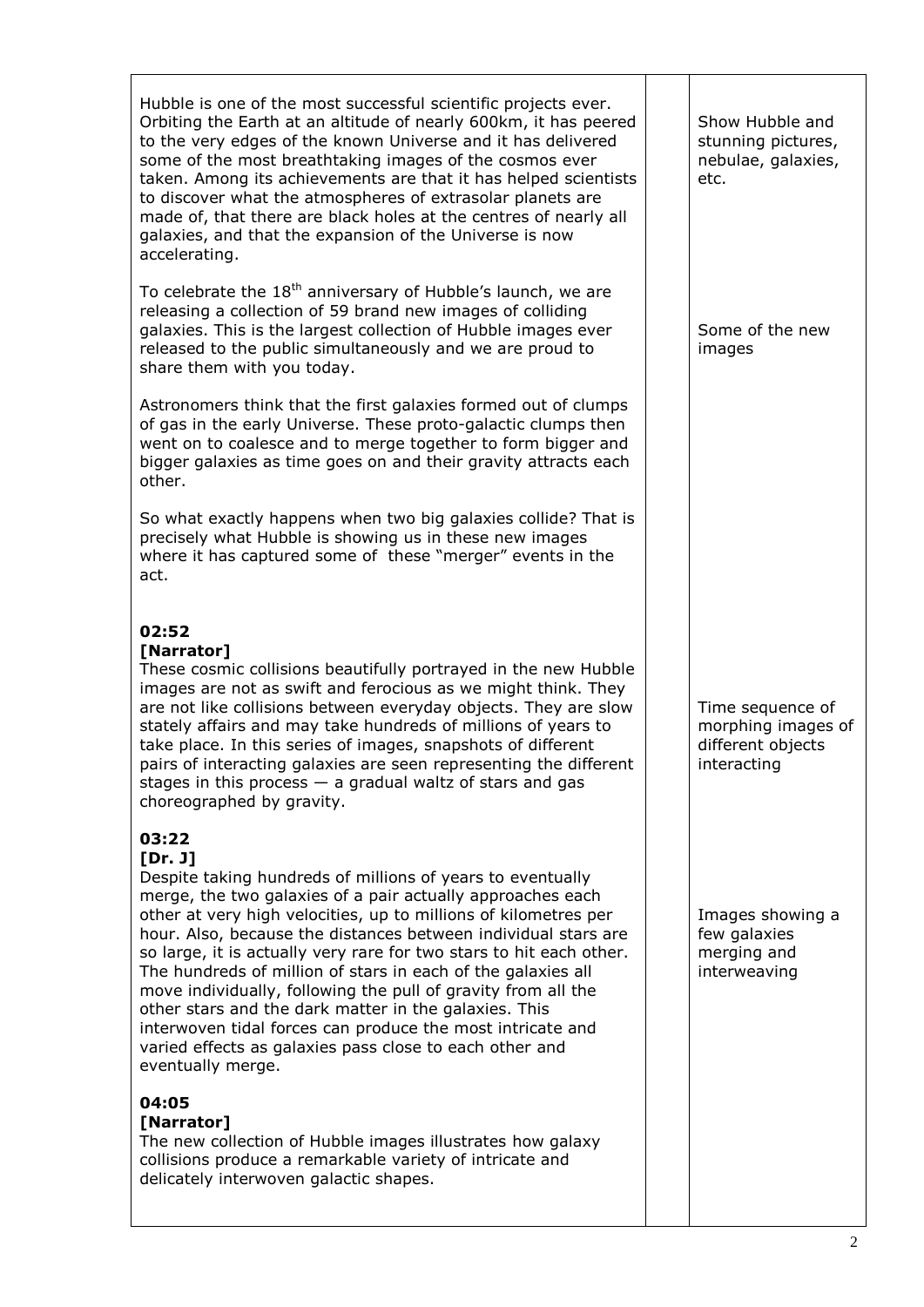| Typically the first signs of an interaction appears in the first<br>encounter of the galaxies. The tug of gravity teases out stars<br>and gas from the passing galaxies, often building bridges<br>between them.                                                                                                                                                                                                                                                | Zoom on some<br>galaxies with tidal<br>tails and dust lanes. |
|-----------------------------------------------------------------------------------------------------------------------------------------------------------------------------------------------------------------------------------------------------------------------------------------------------------------------------------------------------------------------------------------------------------------------------------------------------------------|--------------------------------------------------------------|
| During subsequent encounters, long streams of gas and dust,<br>known as tidal tails, stretch out and sweep back to wrap<br>around the cores.                                                                                                                                                                                                                                                                                                                    | <b>UGC 8335, NGC</b><br>6050                                 |
| These long and spectacular tidal tails are the clear signature of<br>an interaction, and can persist long after the main action is<br>over.                                                                                                                                                                                                                                                                                                                     | Arp 256, ESO 77-<br>14, Markarian 273                        |
| As the galaxy cores finally approach each other, the gas and<br>dust clouds are buffeted and accelerated dramatically by the<br>push and pull of matter from various directions. These forces<br>can result in shockwaves rippling through the interstellar<br>clouds.                                                                                                                                                                                          | NGC 6240, ESO 99-<br>4, NGC 3256                             |
| Gas and dust are siphoned into the active central regions,<br>fuelling bursts of star formation that appear as characteristic<br>blue knots of young stars. As the clouds of dust build they are<br>heated so that they radiate strongly, becoming some of the<br>brightest infrared objects in the sky.                                                                                                                                                        | ZW II 96, AM1316-<br>241                                     |
| Some of the galaxies show striking highly distorted features,<br>dust lanes crossing between galaxies and long filaments of<br>stars and gas extending far beyond the central regions. We see<br>beautifully interwoven galaxies twisted by these gargantuan<br>encounters.                                                                                                                                                                                     | ESO 593-8, NGC<br>520, Arp 148                               |
| Triggered by the colossal and violent interaction between the<br>galaxies, stars form from large clouds of gas in dramatic and<br>brilliant bursts of stellar fireworks, creating new blue star<br>clusters.                                                                                                                                                                                                                                                    | NGC 454, IC 1623,<br><b>NGC 6090</b>                         |
| 06:40<br>[Dr J]<br>Here in this image of NGC 6670 a pair of overlapping galaxies<br>- seen edge-on on the Hubble image $-$ resembles a leaping<br>dolphin. Scientists believe that it has already experienced at<br>least one close encounter and is now in an early stage of a<br>second.                                                                                                                                                                      | <b>NGC 6670</b>                                              |
| The next image shows an astonishing pair of galaxies,<br>composed of spiral galaxies of similar mass and size, NGC<br>5257 and NGC 5258. The galaxies are clearly interacting with<br>each other creating a bridge of dim stars connecting the two<br>galaxies, almost like two dancers holding hands while<br>performing a pirouette. Both galaxies harbour supermassive<br>black holes in their centres and are actively forming new stars<br>in their discs. | NGC 5257 and NGC<br>5258                                     |
| This galaxy pair, dubbed IC 694 and NGC 3690, is thought to<br>have experienced one close pass some 700 million years ago.<br>As a result of this interaction, the system underwent a fierce<br>burst of star formation. In the last fifteen years or so six<br>supernovae have gone off in the outer reaches of the galaxy,<br>making this system a notable supernova factory.                                                                                 | <b>NGC 3690</b>                                              |